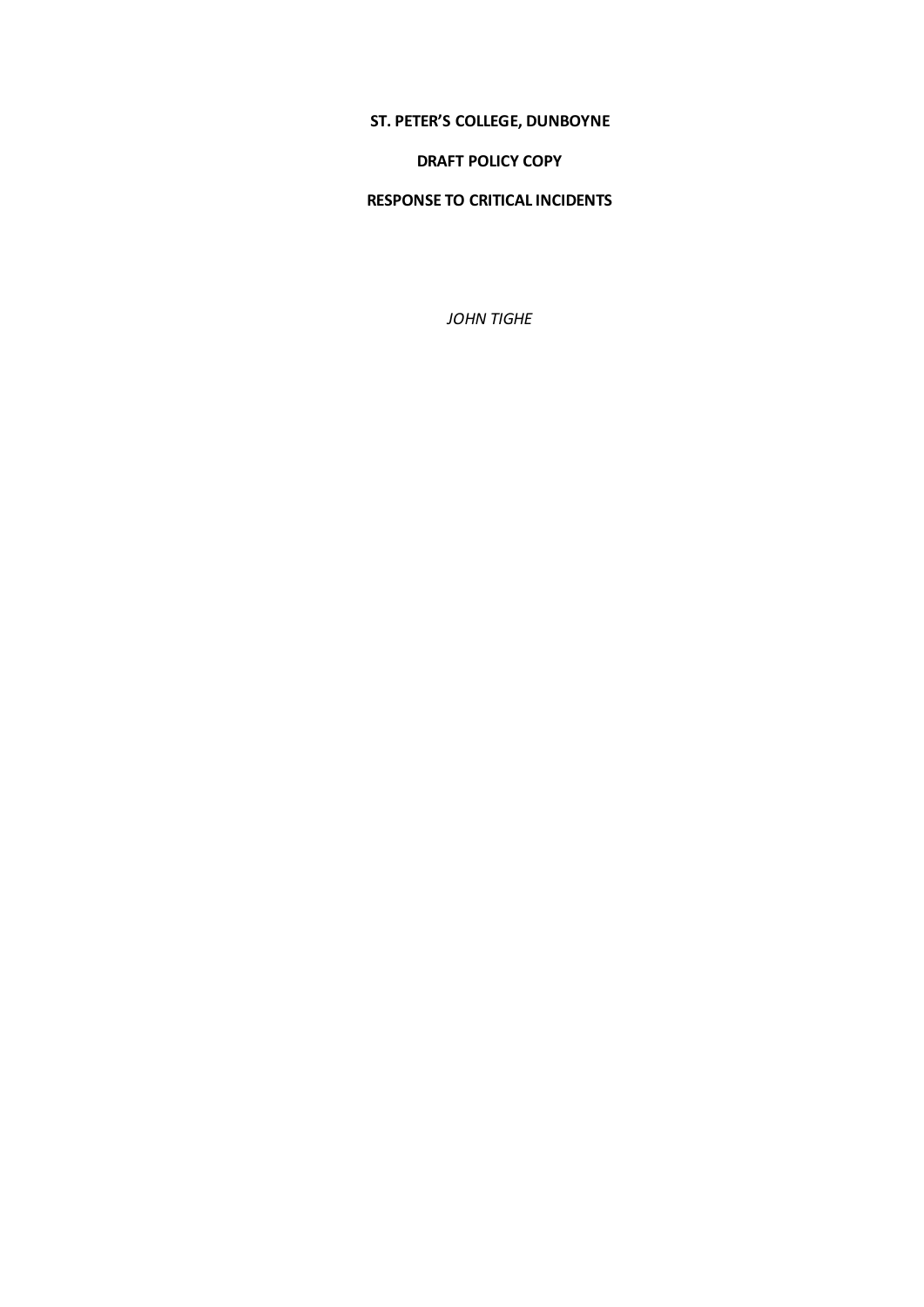### **INTRODUCTION**

The aim of this policy is to assist the school during a critical incident that might arise due to any of the following:

- The sudden death of a member of the school community from natural causes.
- The loss to life of a member of our school community following an accident, suicide or homicide on or off the school premises.
- The death of a Parent / Guardian of our school community.
- A physical attack on a member of our school community.
- An intrusion into the school causing discomfort or threat.
- Serious damage to the school through fire, flood or other man-made or natural disaster.
- The disappearance of a member of our school community.
- An accident or tragedy in our local community, including our catchment area.

### **Crisis Response Team**

A list of the members of the Crisis Response Team (CRT) and their role will be displayed in the school staff room, the school office and the student office. The school will have a saved group-list for texting and emailing the team, made up of the following personnel

> *Principal Deputy Principals School Chaplain Guidance Counsellor School Counsellors SEN Co Coordinator*

Teachers, Tutors, Ceannairí and any group or body relevant to any crisis may also form part of the CRT.

Staff should get refresher training every two years to keep them up to date on their role during a critical incident.

Staff will be given a crisis response pack to assist them in the aftermath of a critical incident.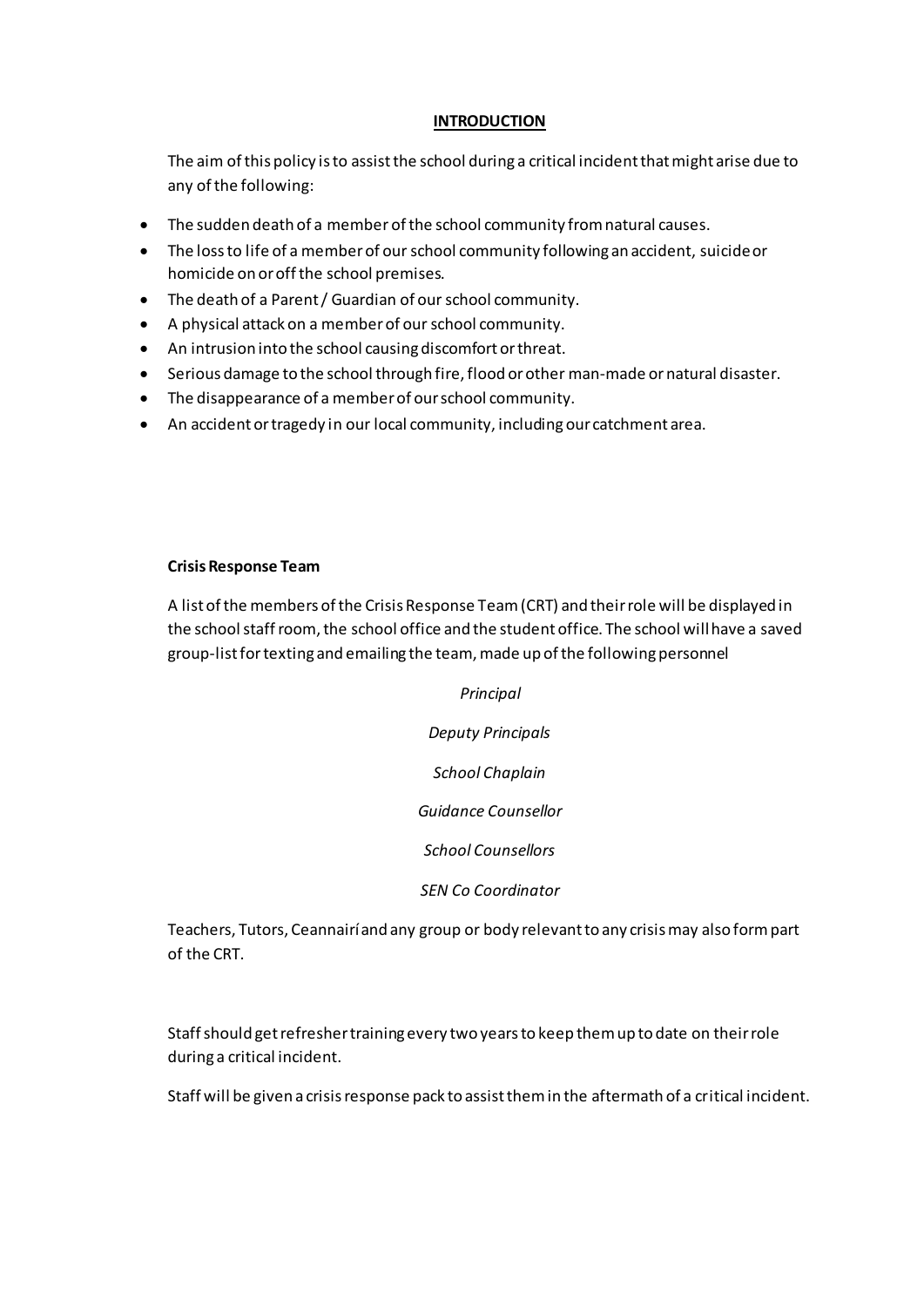# **1. On School Premises Incident.**

- In the event of a sudden death or suicide on school premises, a staff member should call the necessary emergency services, send for help, send for the Principal or Deputy Principal and preserve the scene.
- In the event of injury or death due to fire, staff should raise the alarm, begin clearance of the building, and contain the fire **only** if safe to do so.
- In the event of an intrusion or attack on a member of the school community, staff should call the Gardaí, and should **not** put themselves or others at risk.

# **2. Establish The Facts.**

- Any staff member who becomes aware of a traumatic incident will notify the Principal or Deputy Principals immediately.
- The Principal / Deputy Principals should assess the situation initially and convene the CRT.
- The CRT should assess all the information available and ensure that all facts are accurate. Appointed members of the CRT should contact different agencies (e.g. hospitals, Gardai, Parents, local Clergy as deemed necessary.
- The needs of the families and school members involved will be paramount, and their wishes will always be respected.
- All facts and delicate information will be confidential, and only the Principal or Deputy Principals will share these with the public, if and when appropriate.
- The CRT should arrange to meet on an hourly basis to continually assess the situation.

# **3. Immediate School Response to a Critical Incident.**

- Specific tasks will be assigned to members of the CRT.
- The Principal / Deputy Principals will inform staff by convening a staff meeting during school hours or by inviting staff to school via text or email when out of school hours**(See Appendix A regarding text or Email)**.
- It is important that staff members be made aware of the full facts regarding the incident and that they be reminded not to speak to any other party regarding the incident.
- The Principal / Deputy Principals will call a partial-assembly and inform the relevant group of the incident. A full school assembly should follow to inform all students of the incident. The students will be asked not to speak to reporters, share images or recordings on or with any media as a mark of respect.
- Classes should reconvene in Tutor Groups so that the Tutors can assess the needs of their students and report back to the CRT. A general statement will be made available to Tutors **(See Appendix B regarding Tutor statement)**.
- The CRT will be available to the affected year group and close friends. The Counsellors and Chaplain will respond to those deemed most in need of care.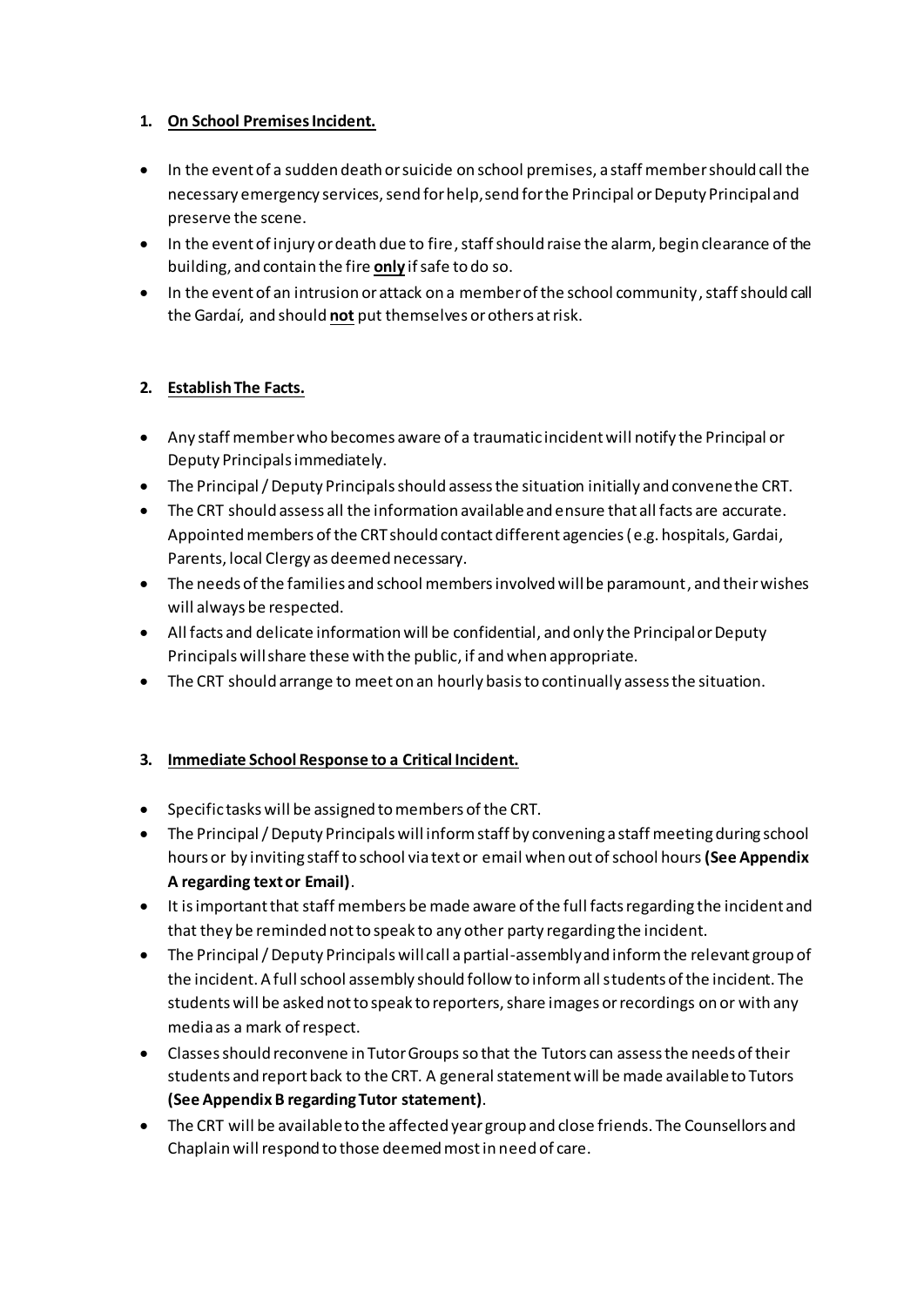- The School Oratory will be made available where affected students can congregate and will always be accompanied by the Chaplain or Counsellor(s).
- School should continue in as normal way as possible.
- The Chaplain and Religion teachers will organise an initial short prayer service at the partial assembly and later at the whole school assembly.
- A general statement will be available for media and will be delivered by the Principal / Deputy Principal or a person appointed by them **(see Appendix C regarding media statement).**
- The Principal, the Chaplain and a Counsellor will visit the home of any families affected by the incident.
- The School Principal will contact the Chairperson of the Board of Management, the C.E.O of Louth Meath Education and Training Board and the Department of Education including NEPS. The Principal will at all times liaise with authorities at an accident scene.
- The CRT will devise a letter to be sent to parents / guardians regarding the incident. **(see AppendixD regarding statement to parents / guardians)**.

# **4. Short Term Action**

- The CRT will assess those students, staff members and parents/ guardians whose needs are greatest, and will put in place whatever counselling is required. The school oratory will be made available as a place of silence and reflection, and other rooms will be made available to accommodate group therapy.
- Staff members on the CRT will be accommodated and, where possible and appropriate, freed from theirtimetable.
- Staff will be reminded to keep a close watch on students and to report any concerns to the Principal or a member of the CRT.
- Classes will continue unless the Principal or the Board of Management decides otherwise.
- The Principal or a person assigned by the Principal will be the only person to liaise with the media.
- The Principal / Chaplain, in consultation with the families affected, will discuss the role of the school community during any funeral/s.

# **5. Long Term Care.**

- The school will hold a memorial service in the aftermath of a critical incident. The CRT will continue to assess the situation and identify needs on a daily basis.
- The School Chaplain and Counsellors will continue to visit the affected families and offer whatever assistance they can.
- Deceased staff and students will be remembered on religious occasions in the school.
- Funding will be made available to assist the CRT deal with any consequences of a critical incident.
- The school will assess how it dealt with the critical incident and will endeavour to make improvements where identified.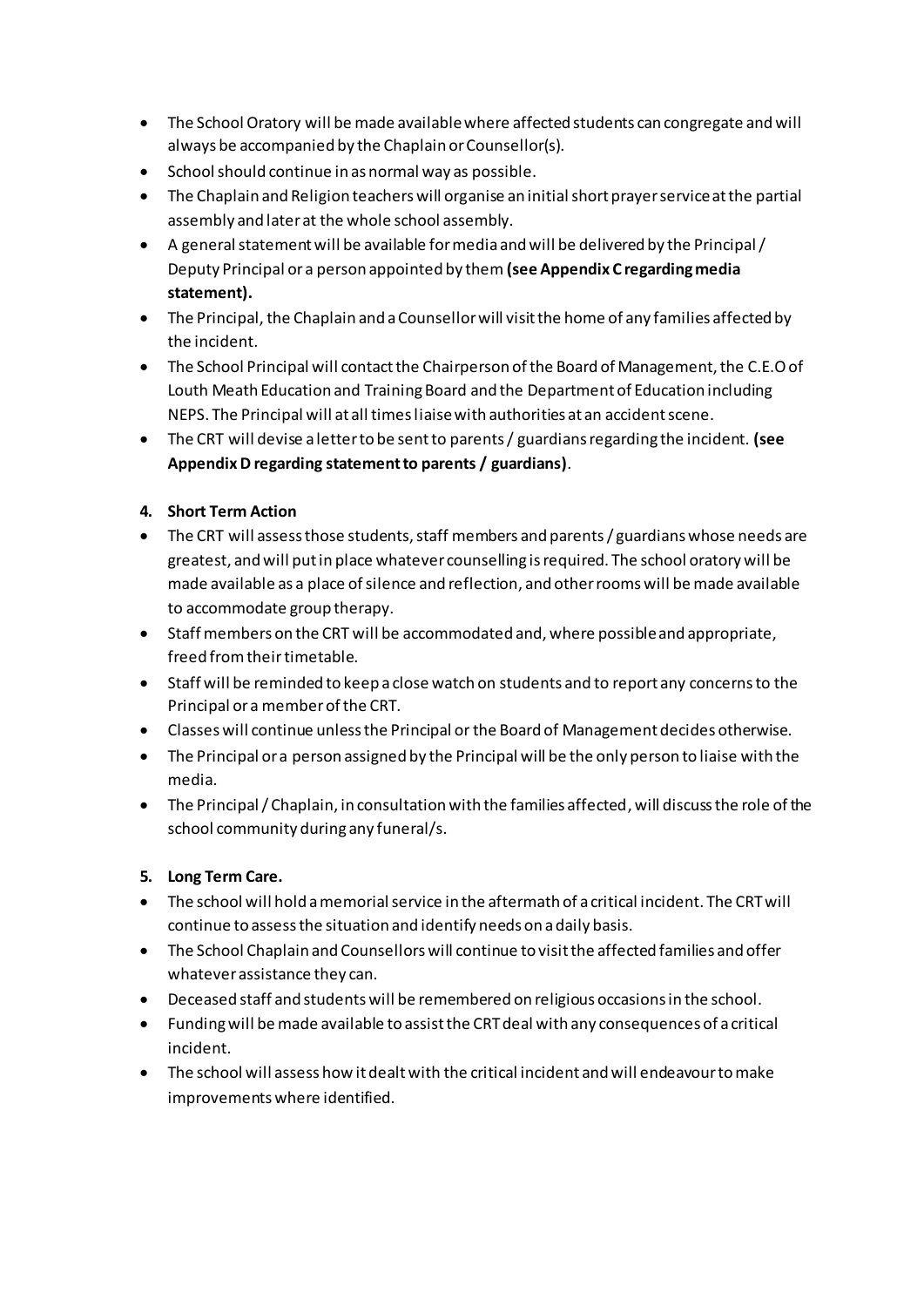### **APPENDIX A**

## **Contacting staff by text, email when an out-of-school incident occurs.**

In the event of a critical incident taking place out of school term or normal school hour's the CRT should be contacted immediately via phone call. Staff will be informed via text or email. The text or email will be very short and will not give in detail the type of incident or the name(s) of any person(s) involved. The text or email message should simply read: "Please contact the school immediately due to emergency".

This message should be authorised only by the Principal / Deputy Principals or most senior manager at the time.

## **During school**

The School Principal will organise supervision of students and call a general staff meeting. The staff will be informed about the incident and will get further instruction regarding procedures for the remainder of the school day.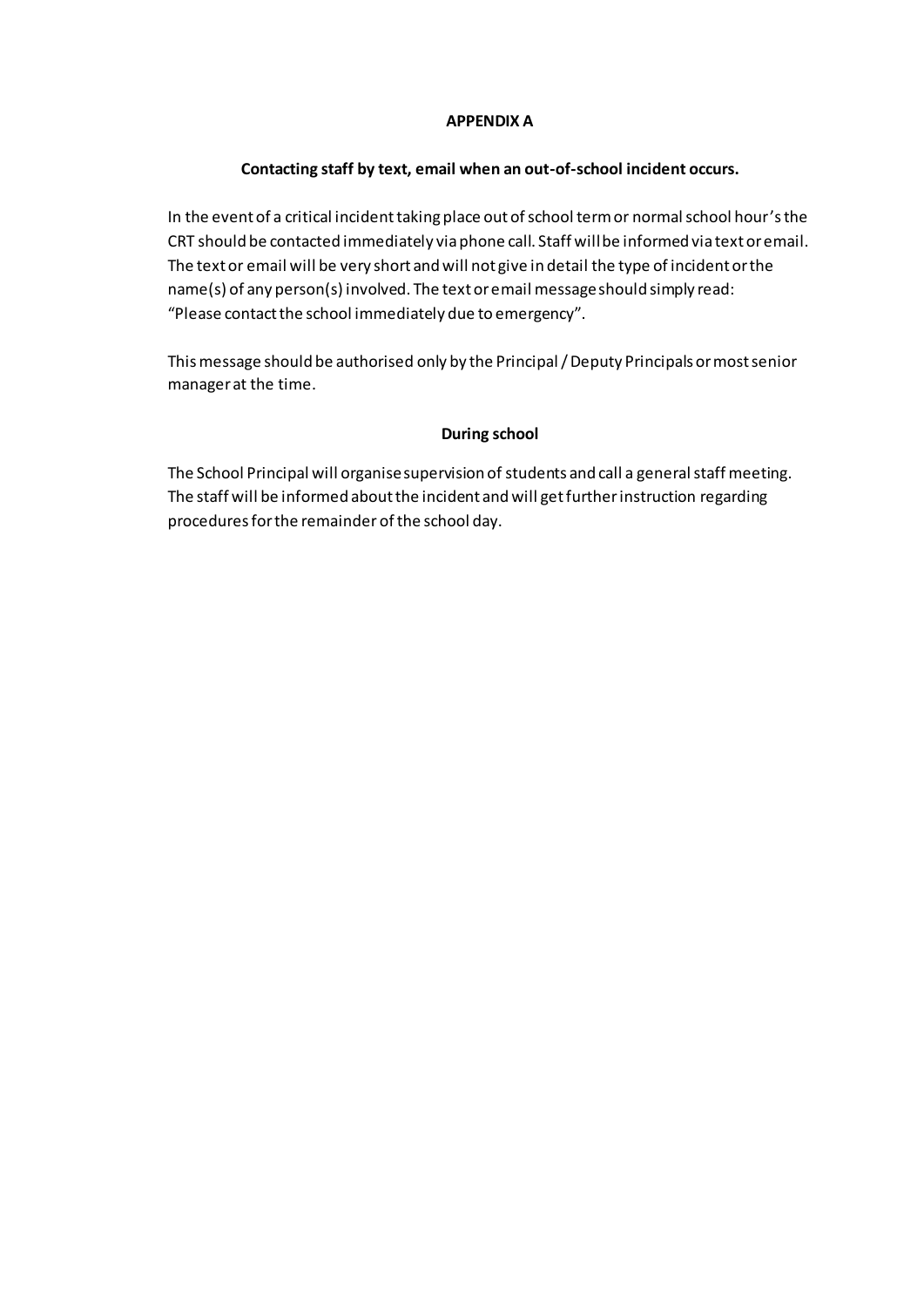#### **APPENDIX B**

#### **Tutor statement**

It is very difficult to understand what has happened today. We would like to offer our sympathies to the people involved and we remember those who died:

We will light this small candle as a mark of respect, and we will have a short reflection with a moment of silence. We know that you are finding it difficult to come to terms with what has happened, and we are here to help you as much as possible. I would like to remind you that there are many services available in the school such as  $\qquad \qquad$ , and I would encourage you to use these.

Please remember you might be asked by reporters from the media about the incident. In order to ensure that the correct facts are transmitted, it is essential that only School Management should speak to the media. As a mark of respect we would ask you not to disclose any recordings or images or itemsto the media, and if you do possess any relevant recordings or images or materialsrelevant, please make them available to the School Principal.

During the day there will be some disruptions but it is important for us to continue with our studies. If you need any help please feel free to ask me.

Thank You.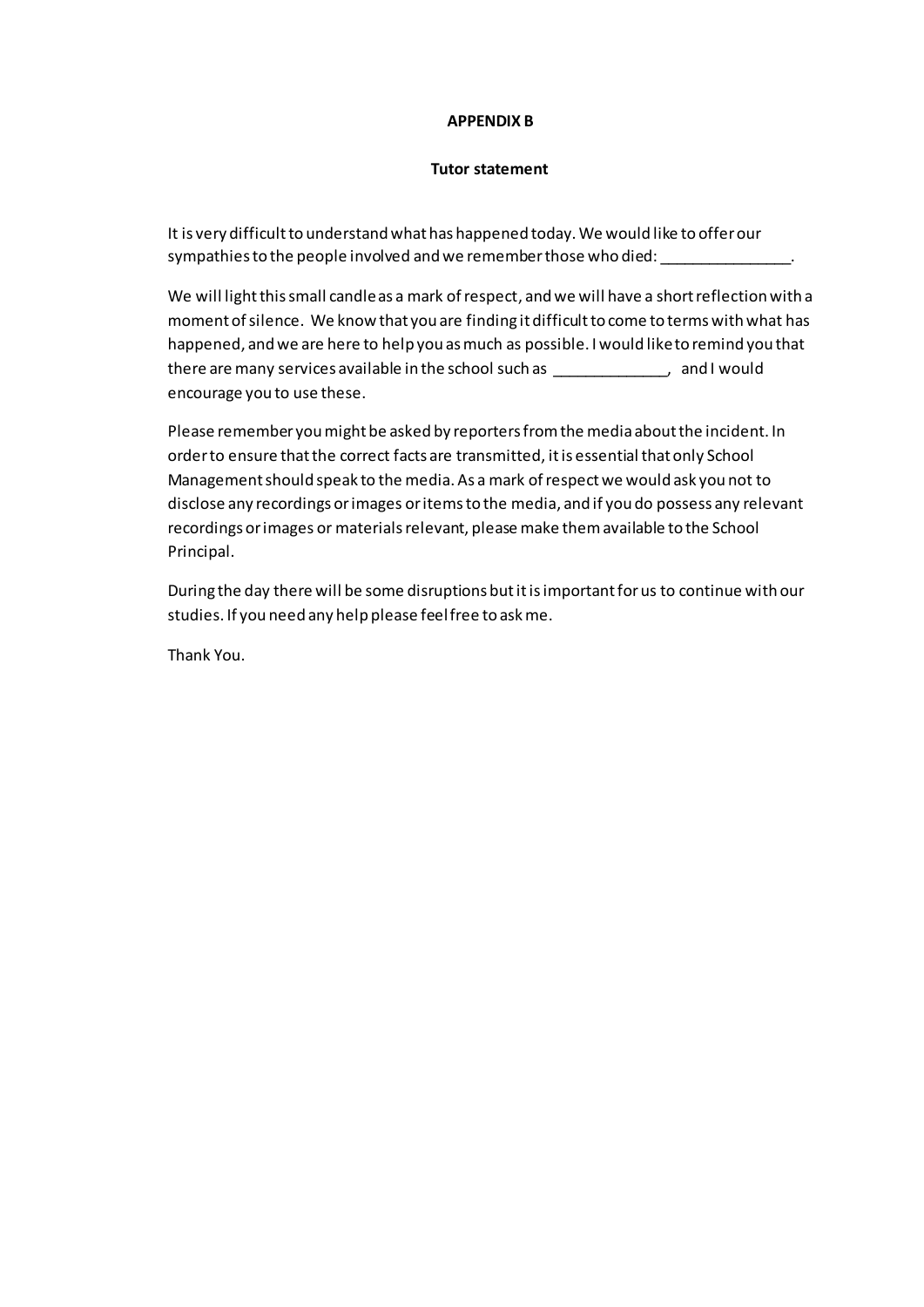### **APPENDIX C**

#### **Media statement**

It is with profound sadness that the Management, Staff, Students and Parents of St. Peter's College, Dunboyne have learned of the tragic death of \_\_\_\_\_\_\_\_\_\_\_\_\_, a member of our school community.

*A critical incident has occurred in St. Peter's College today. As a result of this a student(s) / teacher(s) have died*.

We would like to extend our sympathies to the families of the deceased. We are unable to issue any further information at this time and we would ask that you, the media, respect the privacy of the bereaved and of our school community. We will endeavour to update you when appropriate.

The school has informed our Critical Response Team and we have put our Critical Response Plan into action.

We cannot answer questions at this time.

Thank you.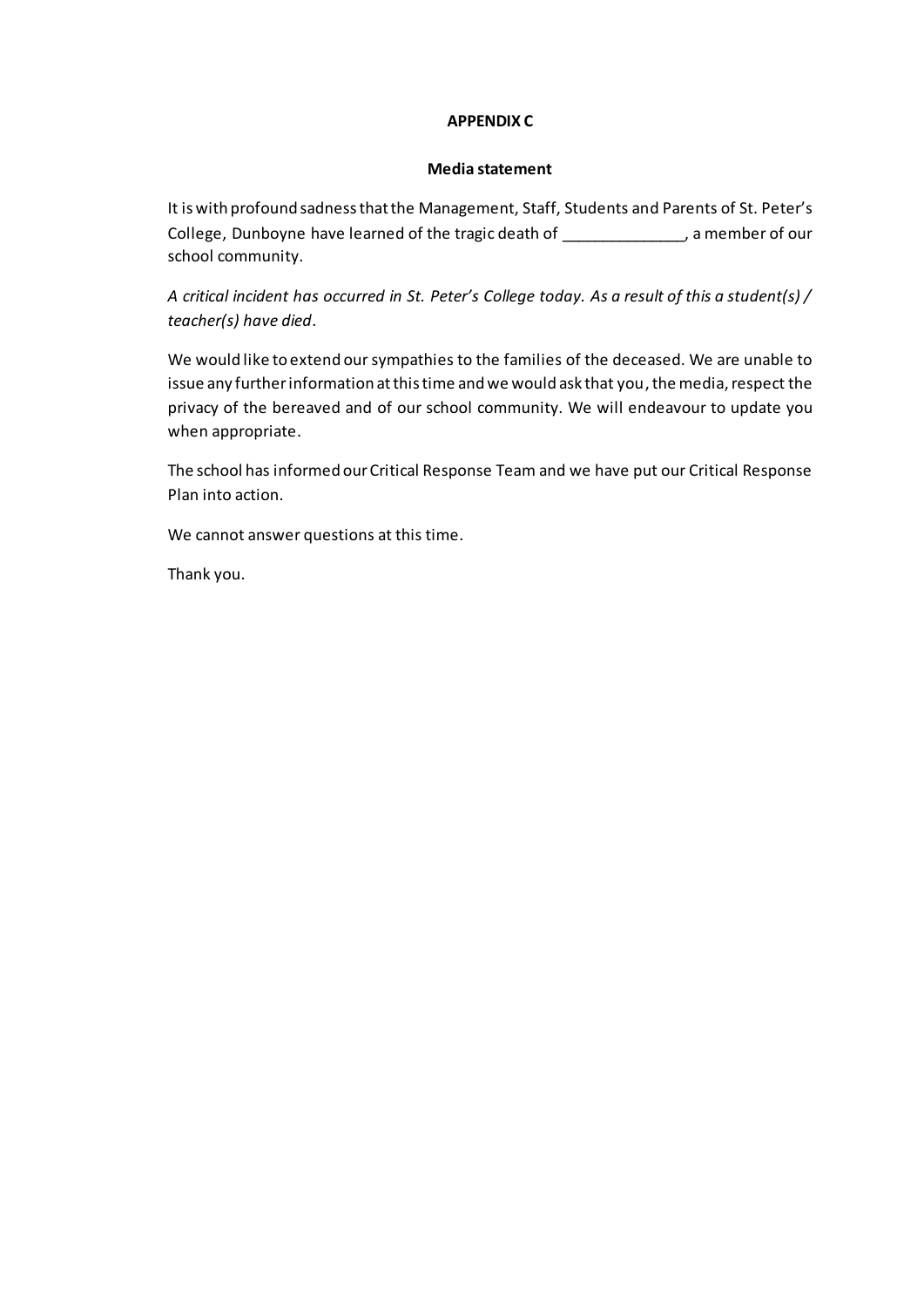### **APPENDIX D**

### **Statement to parents / guardians**

Dear Parents / Guardians,

The school has experienced *the sudden death / other incident* of one of our *students / staff member*s. We would like to extend our sympathies to \_\_\_\_\_\_\_\_\_\_\_\_\_\_\_\_\_\_.

The school has put into action our critical response plan and we would like to bring to your attention the following support structures available to students and parents / guardians.

At this time we would encourage you to talk to your children, as they may feel the need to express feelings or fears related to this tragedy. If you feel your children need further care, please do not hesitate to contact the school and we will refer them to a counsellor. We can supply you with a list of counsellors or agencies outside the school if you wish.

It is important that all the facts regarding the incident be discussed in an honest way with your children. If you are finding it difficult to discuss the incident, please contact the school where we will adviseon the issue.

We would like to remind you that our school services are available at all times.

We would ask you not to speak to reporters from the media. Unreliable and unfounded information can often cause distress to friends and families bereaved. Thank you for your cooperation in this matter.

Yours,

\_\_\_\_\_\_\_\_\_\_\_\_\_\_\_\_\_\_\_\_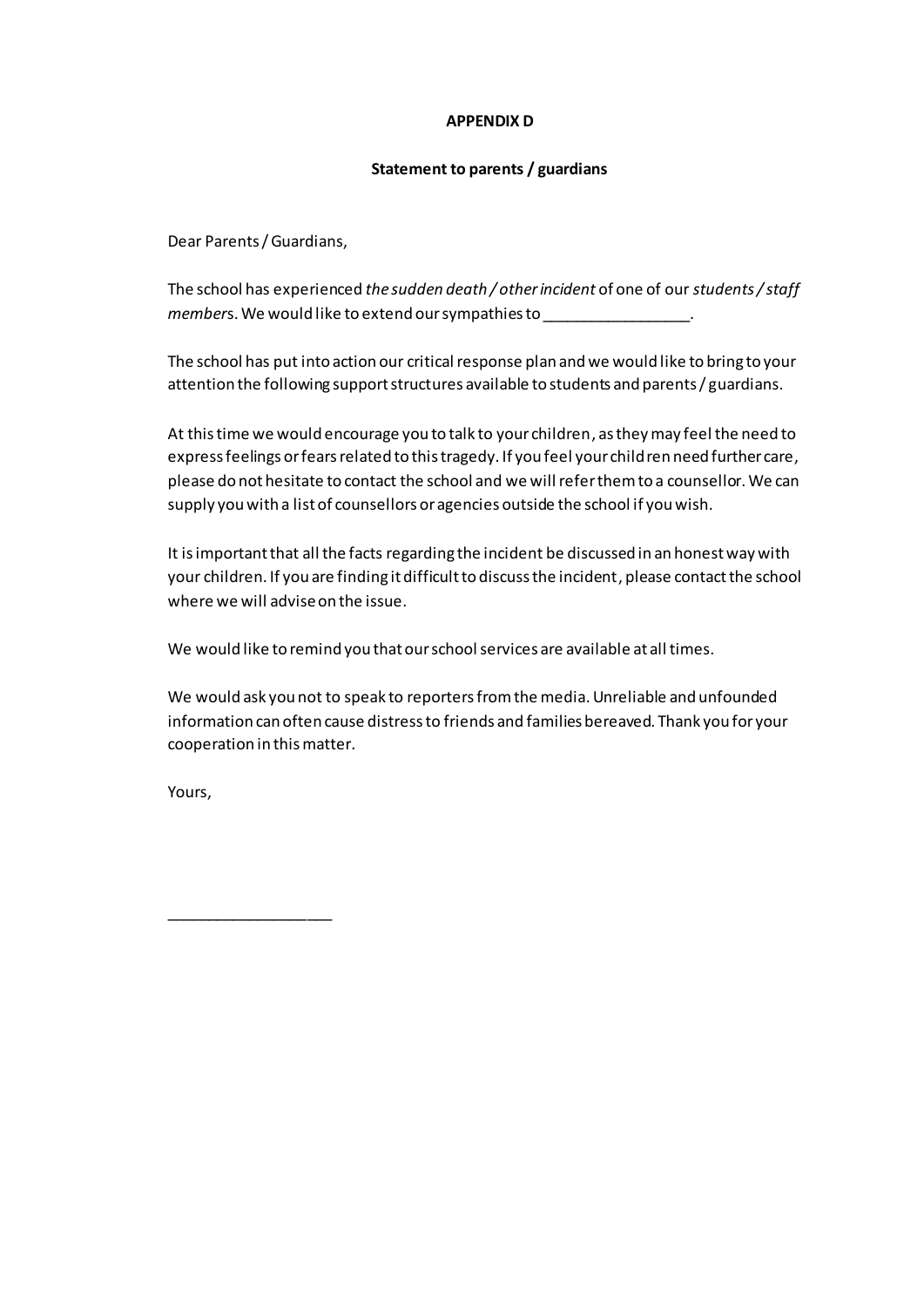## **APPENDIX E**

## **Letter to parents / guardians regarding long-term care**

Dear Parents / Guardians,

Following the recent critical incident in our school, we have now put in place long-term support structures for your children. Some supports will be at an individual level and others in small-group form. If you feel your child is in need of support, please contact us and we will discuss which bettersuits the needs of your child.

If you feel unsure about the effect this incident has had on your child, please feel free to telephone or come into the school and make an appointment to meet one of our care team.

Thank You;

\_\_\_\_\_\_\_\_\_\_\_\_\_\_\_\_\_\_\_